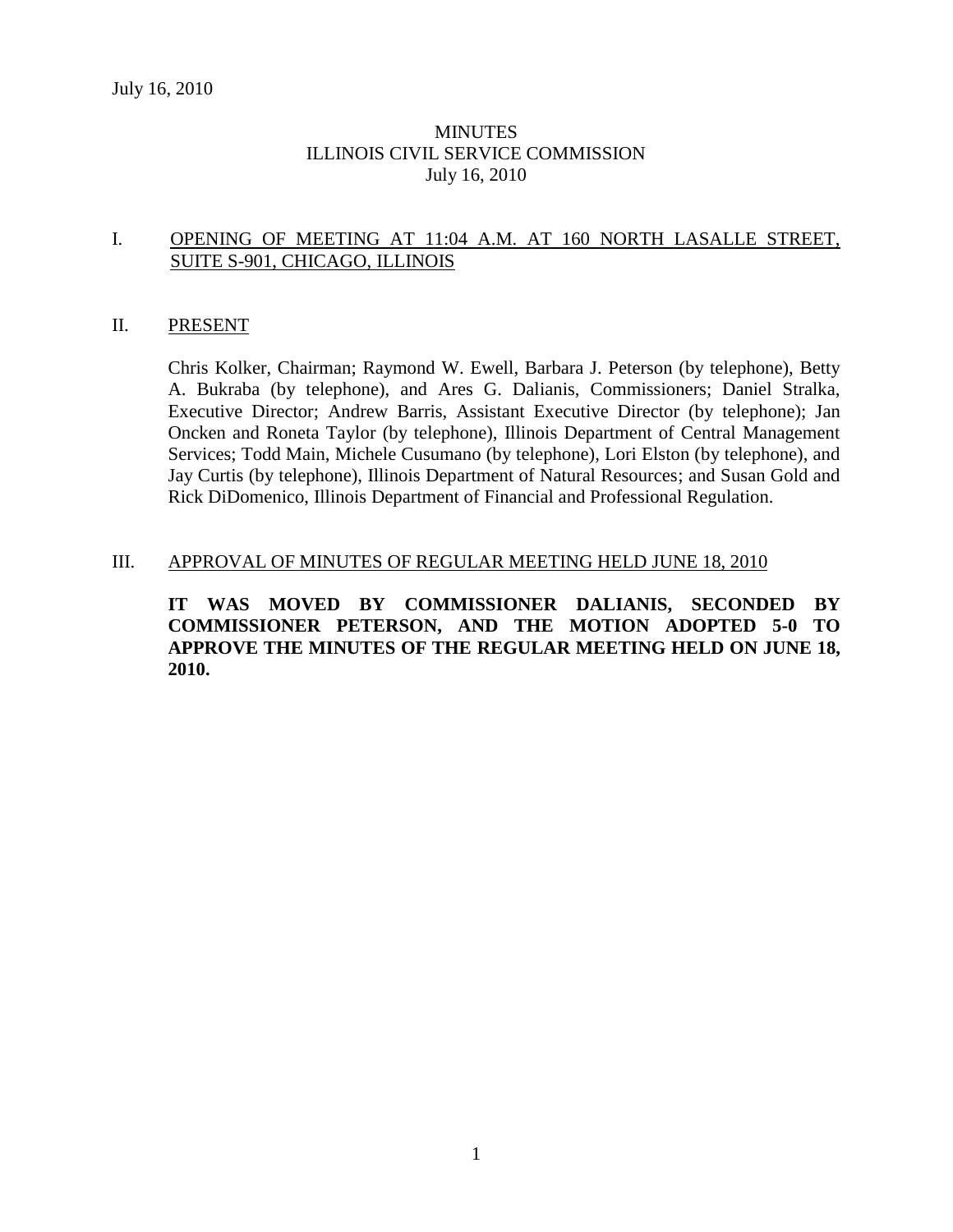# EXEMPTIONS UNDER SECTION 4d(3) OF THE PERSONNEL CODE

# A. Report on Exempt Positions

|                                       | Total            | No. of Exempt |
|---------------------------------------|------------------|---------------|
| Agency                                | <b>Employees</b> | Positions     |
|                                       |                  |               |
|                                       |                  |               |
|                                       |                  |               |
|                                       |                  |               |
|                                       |                  |               |
| Central Management Services 1,479 115 |                  |               |
|                                       |                  |               |
|                                       |                  |               |
|                                       |                  |               |
|                                       |                  |               |
|                                       |                  |               |
|                                       |                  |               |
|                                       |                  |               |
|                                       |                  |               |
|                                       |                  |               |
|                                       |                  |               |
|                                       |                  |               |
|                                       |                  |               |
|                                       |                  |               |
|                                       |                  |               |
|                                       |                  |               |
|                                       |                  |               |
|                                       |                  |               |
|                                       |                  |               |
|                                       |                  |               |
|                                       |                  |               |
|                                       |                  |               |
|                                       |                  |               |
|                                       |                  |               |
|                                       |                  |               |
|                                       |                  |               |
|                                       |                  |               |
|                                       |                  |               |
|                                       |                  |               |
|                                       |                  |               |
|                                       |                  |               |
|                                       |                  |               |
|                                       |                  |               |
|                                       |                  |               |
|                                       |                  |               |
|                                       |                  |               |
|                                       |                  |               |
|                                       |                  |               |
|                                       |                  |               |
|                                       |                  |               |
|                                       |                  |               |
|                                       |                  |               |
|                                       |                  |               |
|                                       |                  |               |
|                                       |                  |               |
|                                       |                  |               |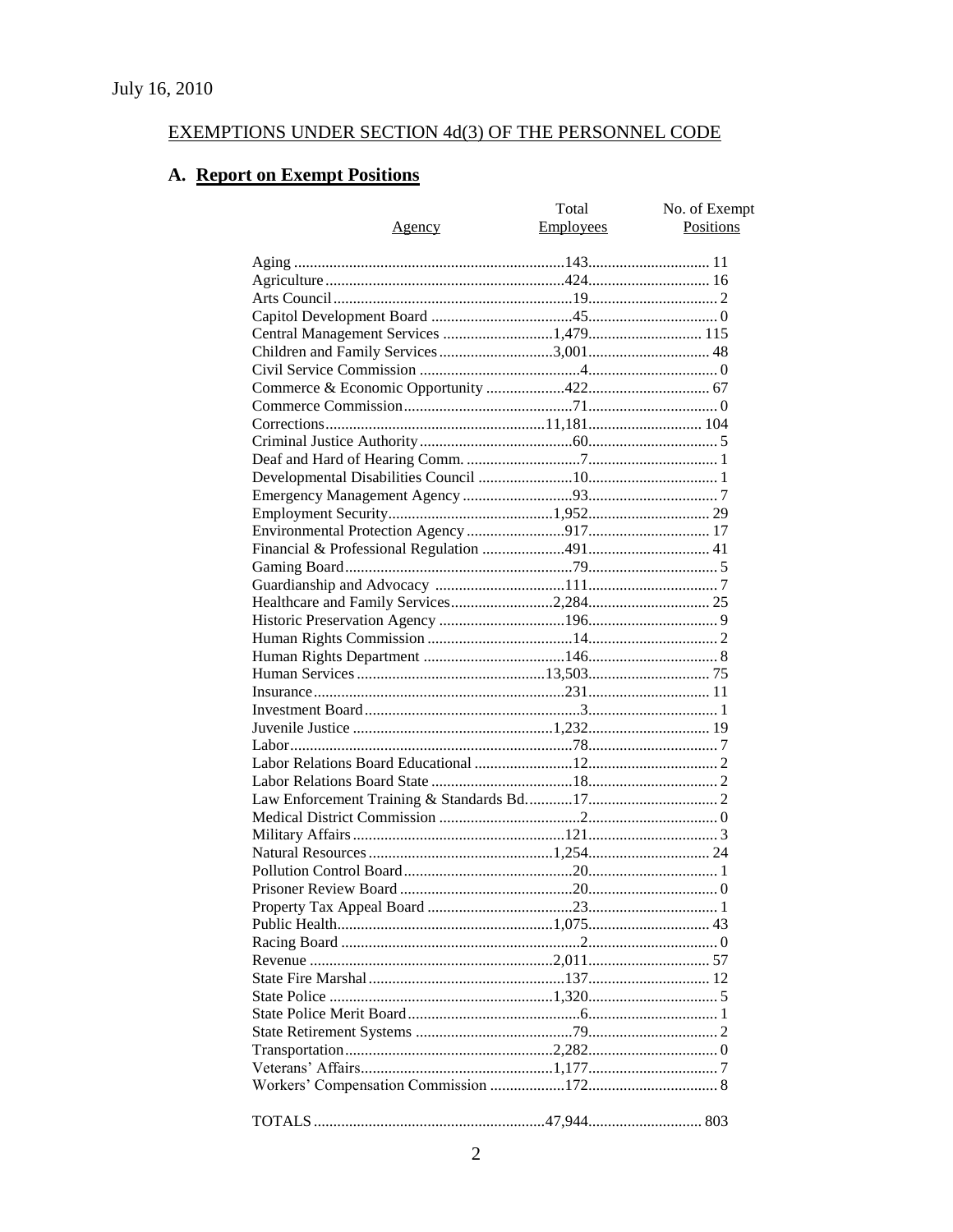#### **B. Governing Rule – Section 1.142 Jurisdiction B Exemptions**

- a) The Civil Service Commission shall exercise its judgment when determining whether a position qualifies for exemption from Jurisdiction B under Section 4d(3) of the Personnel Code. The Commission will consider any or all of the following factors inherent in the position and any other factors deemed relevant to the request for exemption:
	- 1) The amount and scope of principal policy making authority;
	- 2) The amount and scope of principal policy administering authority;
	- 3) The amount of independent authority to represent the agency, board or commission to individuals, legislators, organizations or other agencies relative to programmatic responsibilities;
	- 4) The capability to bind the agency, board or commission to a course of action;
	- 5) The nature of the program for which the position has principal policy responsibility;
	- 6) The placement of the position on the organizational chart of the agency, board or commission;
	- 7) The mission, size and geographical scope of the organizational entity or program within the agency, board or commission to which the position is allocated or detailed.
- b) The Commission may, upon its own action after 30 days notice to the Director of Central Management Services or upon the recommendation of the Director of the Department of Central Management Services, rescind the exemption of any position that no longer meets the requirements for exemption set forth in subsection (a). However, rescission of an exemption shall be approved after the Commission has determined that an adequate level of managerial control exists in exempt status that will insure responsive and accountable administrative control of the programs of the agency, board or commission.
- c) For all positions currently exempt by action of the Commission, the Director of Central Management Services shall inform the Commission promptly in writing of all changes in essential functions, reporting structure, working title, work location, position title, position number or specialized knowledge, skills, abilities, licensure or certification.
- d) Prior to granting an exemption from Jurisdiction B under Section 4d(3) of the Personnel Code, the Commission will notify the incumbent of the position, if any, of its proposed action. The incumbent may appear at the Commission meeting at which action is to be taken and present objections to the exemption request.

(Source: Amended at 34 Ill. Reg. 3485, effective March 3, 2010)

\* \* \*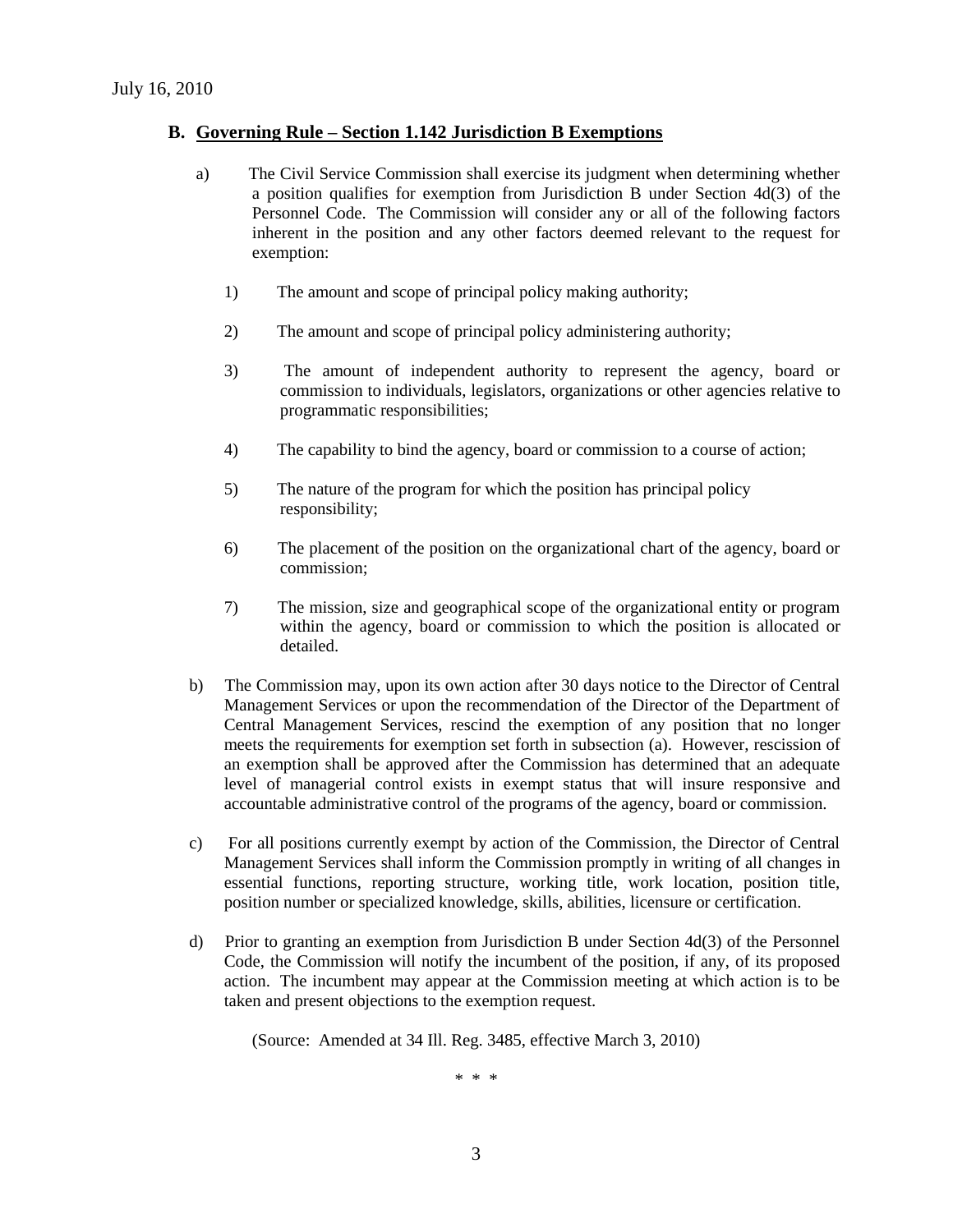### C. **Requests for 4d(3) Exemption**

- As to Item C1, this request is for a Deputy Director position with the Department of Natural Resources which reports to the agency Director. This request was continued from May's meeting. This position is located in Franklin County and will serve as a downstate Deputy Director with principal programmatic responsibility for several agency programs, some of which are headed by presently 4d(3) exempt positions. Staff did not have a concern with the qualification of this position as much as the impact it may have on the continued exemption of these other subordinate positions. The agency made been made aware of this. For these reasons, Staff recommended approval of this request.
- As to Item C2, this request is for the Manager of the Illinois Coastal Zone  $\bullet$ Program in the Department of Natural Resources, a position that reports to the Director. This position also has been continued since May. This position is responsible for the overall operation of the Coastal Zone Program, a program that has its foundation in the federal Coastal Zone Management Act of 1972. It appears that this program has as its basic function the management of \$2,000,000 in federal grant money. The agency was able to clarify and expound upon this position's responsibility with this program to show that it does have significant programmatic responsibilities in managing this Coastal Zone Program. A new position description form was submitted which accurately sets forth these responsibilities. For these reasons, Staff recommended approval of this request. Chairman Kolker inquired whether the agency was able to work out the concerns that Staff had raised at the May meeting. Michele Cusumano, Human Resources Director at Department of Natural Resources, responded affirmatively.
- $\bullet$ As to Item D, this request is for the Medical Coordinator position at the Department of Corrections. The agency requested that this be continued and Staff concurred with this request.
- As to Item E, this request is for the Administrative Services Organization (ASO) Manager in the Department of Human Services, a position that reports to the Division Director of Mental Health which reports to the Assistant Secretary. This position previously had its exemption rescinded due to extended vacancy. The agency now has a candidate to start on August 1. There has been no change to the position description since originally exempted. For these reasons, Staff recommended approval of this request.
- As to Item F, this request is for the Chief of Staff in the Department of Natural Resources, a position that reports to the Director. Consistent with past Commission practice with regards to such positions, Staff recommended approval of this request.

The three Department of Natural Resources requests were related to a reorganization which is now complete.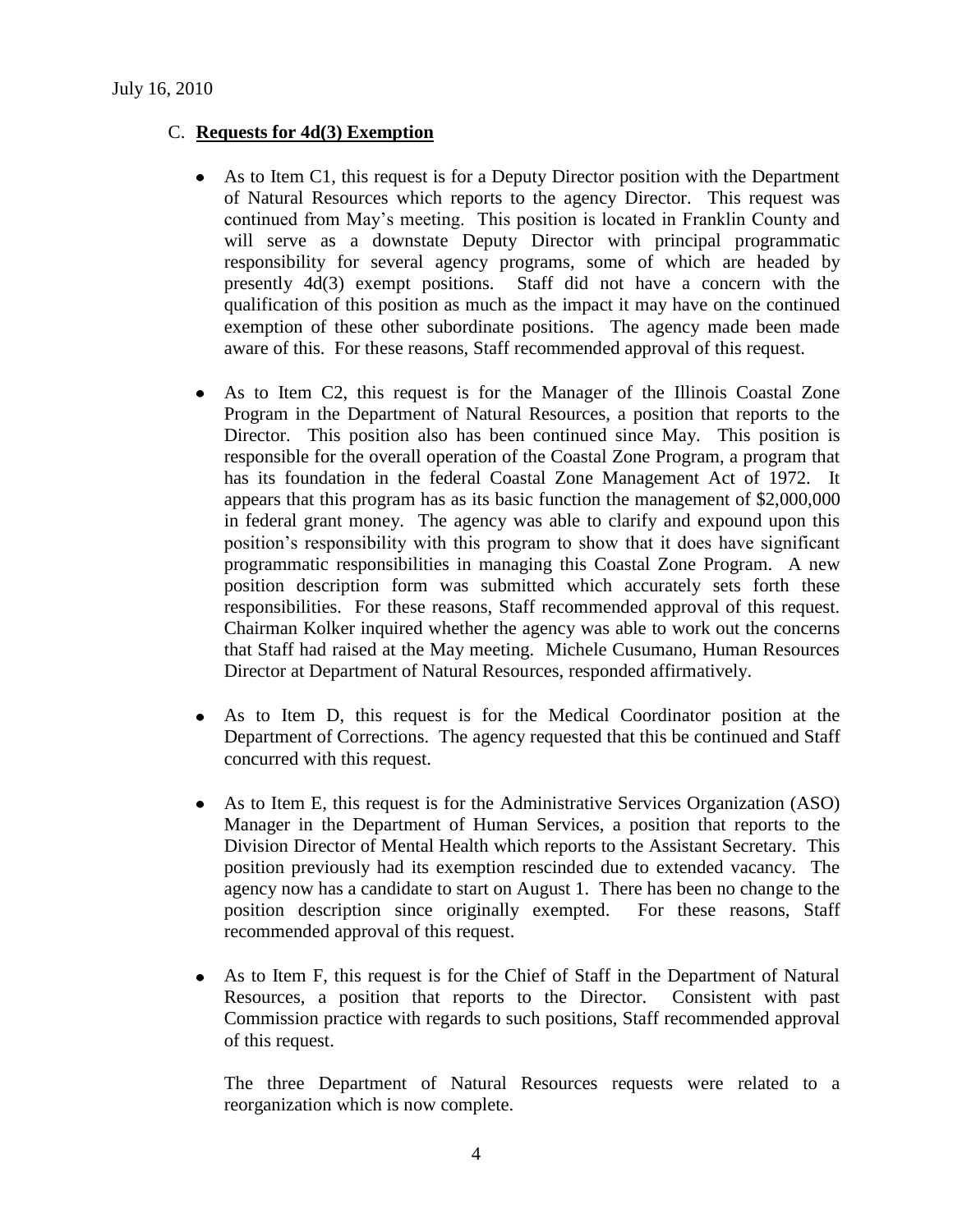- As to Item G, this request is for the Managing Director of Community Outreach for the Department of Public Health. The agency requested that this be continued and Staff concurred with this request.
- As to Item H, Executive Director Stralka noted this position had its exemption rescinded on May 21, 2010 due to extended vacancy. Due to administrative oversight, the position actually had an active incumbent, John Chambers, who was appointed to the position effective December 1, 2009. Because of a backlog in transactions processing, his information had not been posted to the system. Staff concurred with the request to reverse the rescission.

# **IT WAS MOVED BY COMMISSIONER DALIANIS, SECONDED BY COMMISSIONER EWELL, AND THE MOTION ADOPTED 5-0 TO GRANT AND CONTINUE THE REQUESTS FOR 4D(3) EXEMPTION FOR THE FOLLOWING POSITIONS:**

#### **The following 4d(3) exemption requests were granted on July 16, 2010:**

#### **C1. Illinois Department of Natural Resources**

| <b>Position Number</b>  | 40070-12-00-200-00-01               |
|-------------------------|-------------------------------------|
| <b>Position Title</b>   | Senior Public Service Administrator |
| Bureau/Division         | Office of the Director              |
| <b>Functional Title</b> | Deputy Director                     |
| Incumbent               | Vacant                              |
| Supervisor              | Director                            |
| Location                | <b>Franklin County</b>              |

### **C2. Illinois Department of Natural Resources**

| <b>Position Number</b>  | 40070-12-00-600-00-01                        |
|-------------------------|----------------------------------------------|
| Position Title          | Senior Public Service Administrator          |
| Bureau/Division         | Office of the Director                       |
| <b>Functional Title</b> | Manager of the Illinois Coastal Zone Program |
| Incumbent               | Vacant                                       |
| Supervisor              | Director                                     |
| Location                | <b>Cook County</b>                           |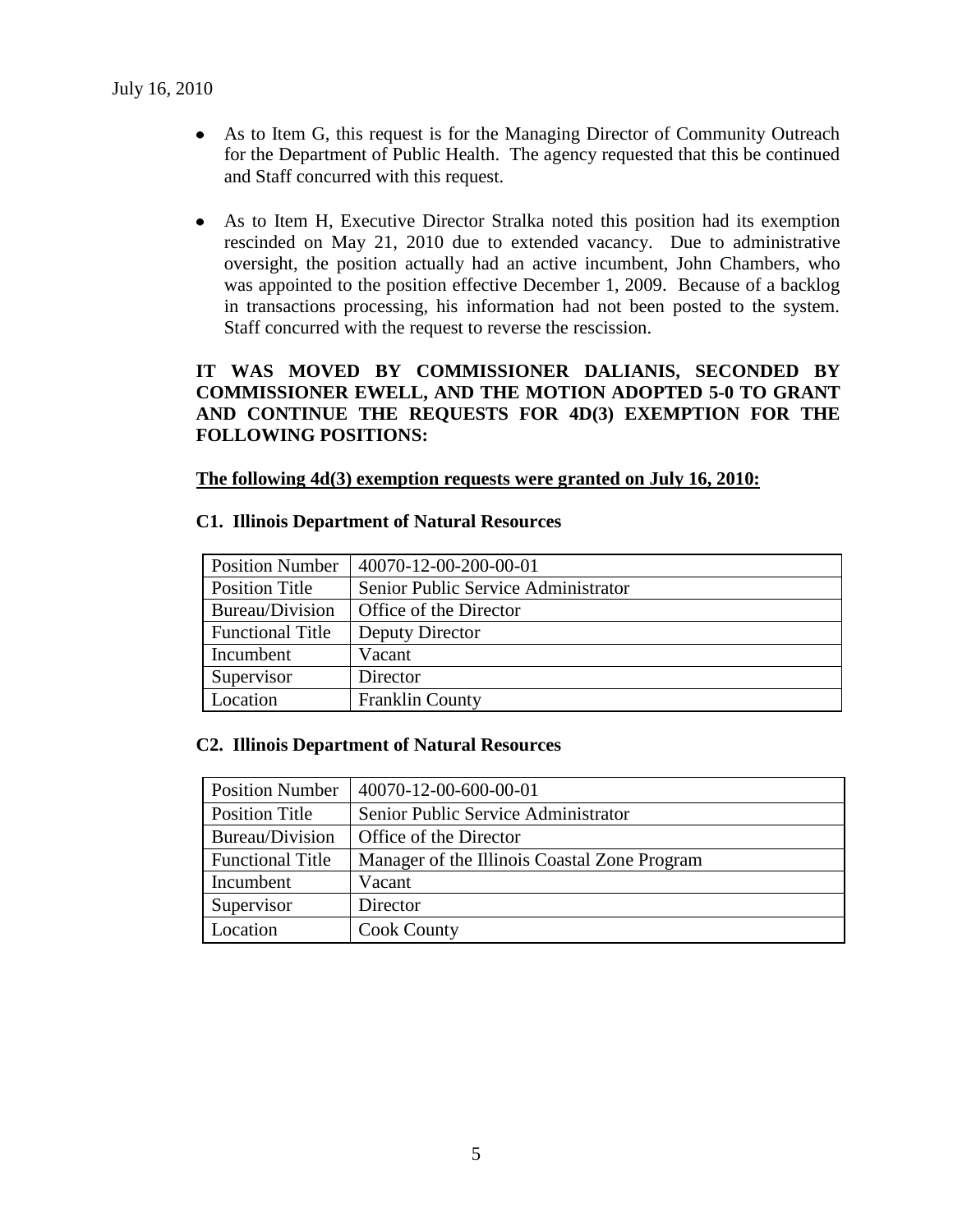| <b>Position Number</b>  | 40070-10-76-000-30-01                                   |
|-------------------------|---------------------------------------------------------|
| <b>Position Title</b>   | Senior Public Service Administrator                     |
| Bureau/Division         | Office of Mental Health                                 |
| <b>Functional Title</b> | Administrative Services Organization (ASO) Manager      |
| Incumbent               | Vacant                                                  |
|                         | Mental Health Program Administrator, who reports to the |
| Supervisor              | Assistant Secretary, who reports to the Secretary       |
| Location                | <b>Cook County</b>                                      |

# **E. Illinois Department of Human Services**

# **F. Illinois Department of Natural Resources**

| <b>Position Number</b>  | 40070-12-00-001-00-01               |
|-------------------------|-------------------------------------|
| <b>Position Title</b>   | Senior Public Service Administrator |
| Bureau/Division         | Office of the Director              |
| <b>Functional Title</b> | Chief of Staff                      |
| Incumbent               | Vacant                              |
| Supervisor              | Director                            |
| Location                | <b>Cook County</b>                  |

# **The following 4d(3) exemption requests were continued on June 18, 2010:**

# **D. Illinois Department of Corrections**

| <b>Position Number</b>  | 40070-29-02-800-05-01                                 |
|-------------------------|-------------------------------------------------------|
| <b>Position Title</b>   | Senior Public Service Administrator                   |
| Bureau/Division         | <b>Programs and Support Services</b>                  |
| <b>Functional Title</b> | <b>Medical Coordinator</b>                            |
| Incumbent               | Vacant                                                |
| Supervisor              | Chief of Health Services, who reports to the Director |
| Location                | <b>Cook County</b>                                    |

# **G. Illinois Department of Public Health**

| <b>Position Number</b>  | 40070-20-01-100-20-81                                 |
|-------------------------|-------------------------------------------------------|
| Position Title          | Senior Public Service Administrator                   |
| Bureau/Division         | <b>Community Public Health Outreach</b>               |
| <b>Functional Title</b> | Managing Director of Community Public Health Outreach |
| Incumbent               | Vacant                                                |
| Supervisor              | Assistant Director who reports to the Director        |
| Location                | <b>Cook County</b>                                    |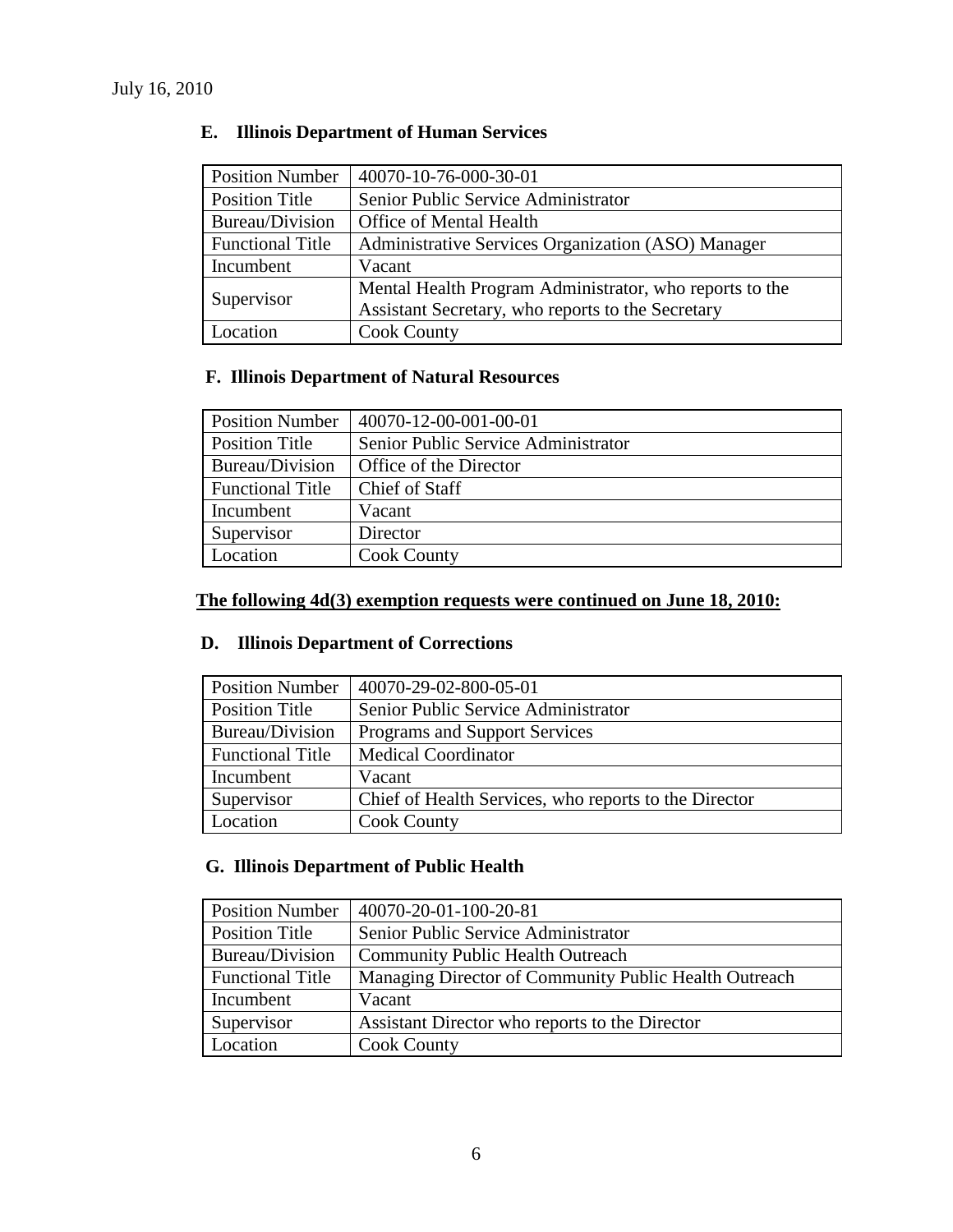**IT WAS MOVED BY COMMISSIONER PETERSON, SECONDED BY COMMISSIONER DALIANIS, AND THE MOTION ADOPTED 5-0 TO REVERSE THE MAY 21, 2010 RESCISSION OF 4D(3) EXEMPTION STATUS FOR THE FOLLOWING POSITION, SUCH REVERSAL TO BE RETROACTIVE TO MAY 21, 2010:**

**The following 4d(3) exemption rescission was reversed on July 16, 2010, such reversal retroactive to May 21, 2010:**

#### **H. Manager, Tax Enforcement, Illinois Department of Revenue**

| Agency  | <b>Position Number</b> | <b>Functional Title</b>  |
|---------|------------------------|--------------------------|
| Revenue | 40070-25-50-000-00-01  | Manager, Tax Enforcement |

#### IV. CONSIDERATION OF THE STATUS OF PRIVATE SECRETARIES EXEMPT FROM JURISDICTION B OF THE PERSONNEL CODE

Executive Director Stralka requested this matter be continued an additional month as he will be meeting with representatives of Illinois Department of Central Management Services to discuss this issue later this month.

Executive Director Stralka also reported on the status of the implementation of the new procurement model as set forth in SB51 which took effect July 1, 2010. This new model may impact the continued 4d(3) exemption of many positions involved in the present procurement process. Responding to a Commission inquiry in this regard, both Central Management Services and the Executive Ethics Commission were of the opinion that the exemptions for these be continued for a short period of time to allow for a smooth transition. It was the Staff recommendation and the consensus of the Commissioners to proceed in this manner.

### V. CLASS SPECIFICATIONS

None submitted.

**IT WAS MOVED BY COMMISSIONER DALIANIS, SECONDED BY COMMISSIONER EWELL, AND THE MOTION ADOPTED 5-0 TO DISAPPROVE ANY CLASS SPECIFICATIONS RECEIVED BY THE COMMISSION NOT CONTAINED IN THIS REPORT TO ALLOW ADEQUATE STUDY.**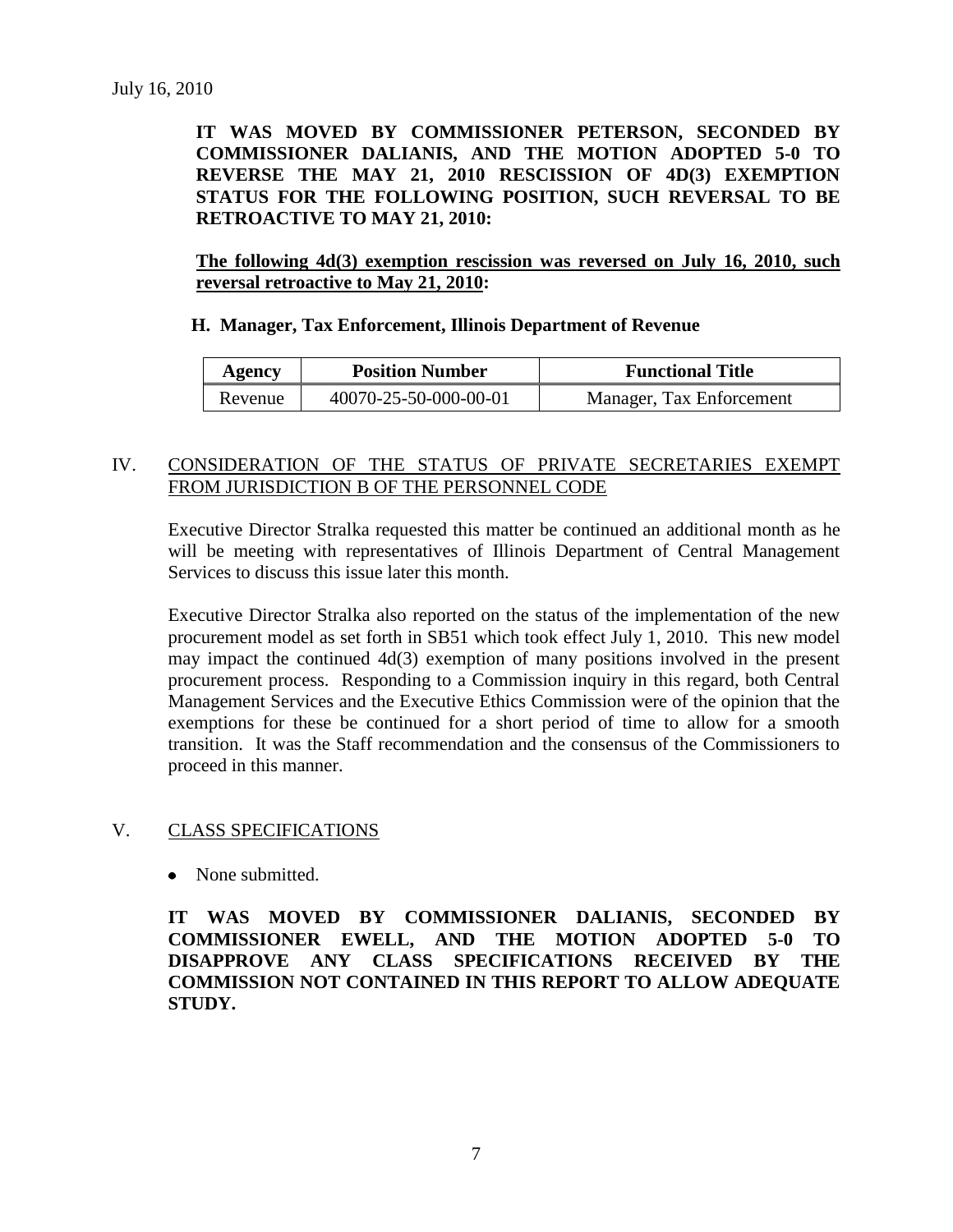## VI. MOTION TO GO INTO EXECUTIVE SESSION

**IT WAS MOVED BY COMMISSIONER PETERSON, SECONDED BY COMMISSIONER BUKRABA, AND BY ROLL CALL VOTE THE MOTION ADOPTED 5-0 TO HOLD AN EXECUTIVE SESSION PURSUANT TO SUBSECTIONS 2(c)(1), 2(c)(4), AND 2(c)(11) OF THE OPEN MEETINGS ACT.** 

| <b>KOLKER</b>   | YES  | <b>EWELL</b>    | YES |
|-----------------|------|-----------------|-----|
| <b>PETERSON</b> | YES. | <b>DALIANIS</b> | YES |
| <b>BUKRABA</b>  | YES. |                 |     |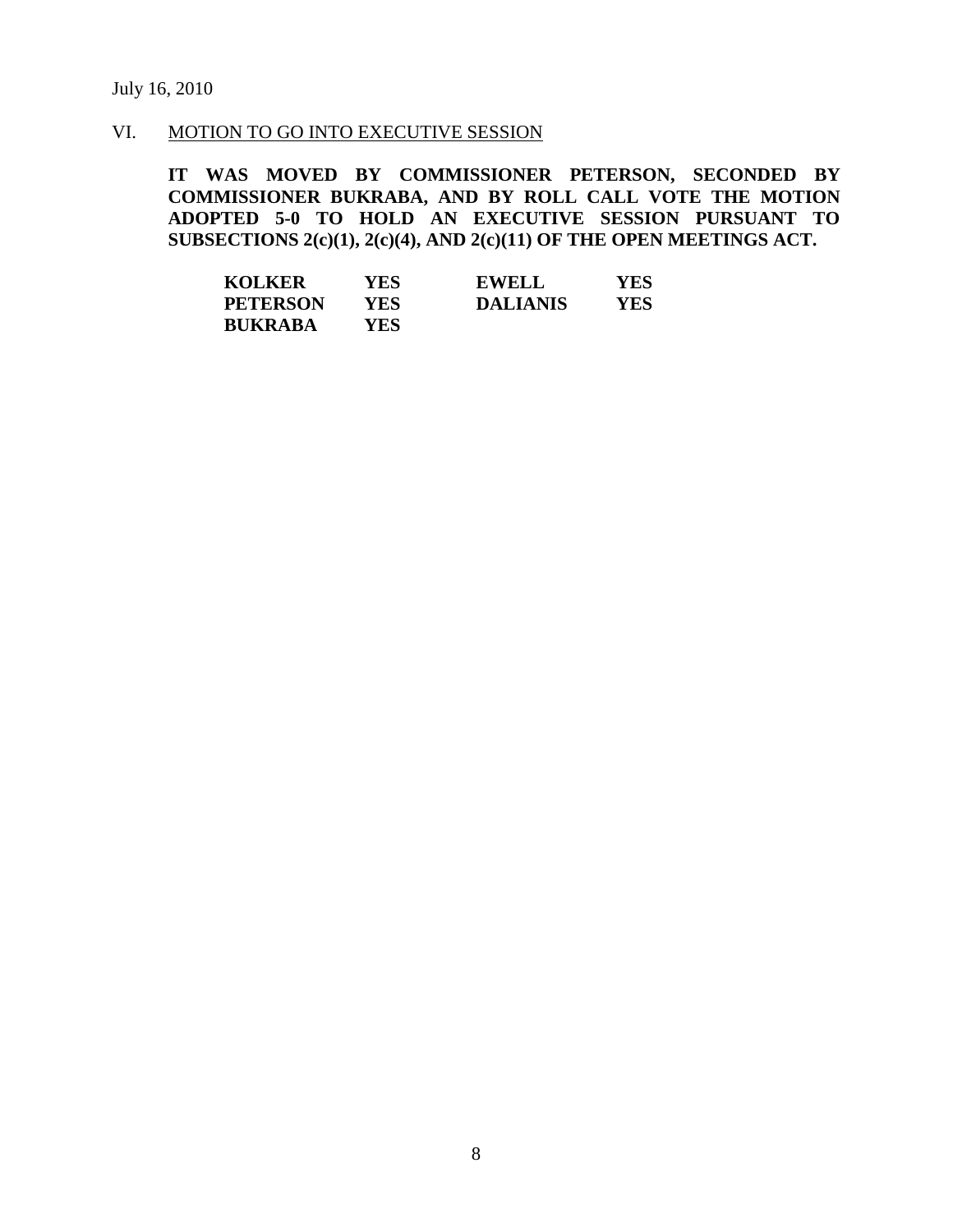## VII. RECONVENE MEETING

Upon due and proper notice the regular meeting of the Illinois Civil Service Commission was reconvened at 160 North LaSalle Street, Suite S-901, Chicago, Illinois at 11:25 a.m.

### PRESENT

Chris Kolker, Chairman; Raymond W. Ewell, Barbara J. Peterson (by telephone), Betty A. Bukraba (by telephone), and Ares G. Dalianis, Commissioners; Daniel Stralka, Executive Director; Andrew Barris, Assistant Executive Director (by telephone); and Susan Gold and Rick DiDomenico, Illinois Department of Financial and Professional Regulation.

## VIII. NON-MERIT APPOINTMENT REPORT

The Personnel Code permits non-merit appointments for a limited period of time, i.e., emergency appointments shall not exceed 60 days and shall not be renewed, and positions shall not be filled on a temporary or provisional basis for more than six months out of any twelve-month period. Consecutive non-merit appointments are not violative of the Code; however, they do present a possible evasion of merit principles and should be monitored. Set forth below is the number of consecutive non-merit appointments made by each department. These statistics are from the Department of Central Management Services' Consecutive Non-Merit Report.

| Agency                                   | 5/31/10        | 6/30/10      | 6/30/09                     |
|------------------------------------------|----------------|--------------|-----------------------------|
| Agriculture                              | 0              | 0            |                             |
| <b>Central Management Services</b>       | 0              | 0            | $\overline{2}$              |
| <b>Children and Family Services</b>      | 6              | 5            | 12                          |
| <b>Criminal Justice Authority</b>        | 0              | 0            |                             |
| <b>Employment Security</b>               | $\overline{2}$ | 5            | 6                           |
| <b>Healthcare and Family Services</b>    | 0              |              | 16                          |
| <b>Historic Preservation Agency</b>      |                | $\mathbf{0}$ |                             |
| <b>Human Services</b>                    | っ              |              |                             |
| Law Enforcement Training Standards Board | 0              | 0            |                             |
| <b>Natural Resources</b>                 | 0              | $\bf{0}$     | 15                          |
| Property Tax Appeal Board                |                | 4            | $\mathcal{D}_{\mathcal{L}}$ |
| Revenue                                  | 0              |              |                             |
| <b>State Retirement Systems</b>          | 0              |              | 0                           |
| Transportation                           | 0              |              | 3                           |
| Veterans' Affairs                        | 0              | 0            |                             |
| Workers' Compensation Commission         | 0              | 0            |                             |
| Totals                                   | 12             | 20           | 63                          |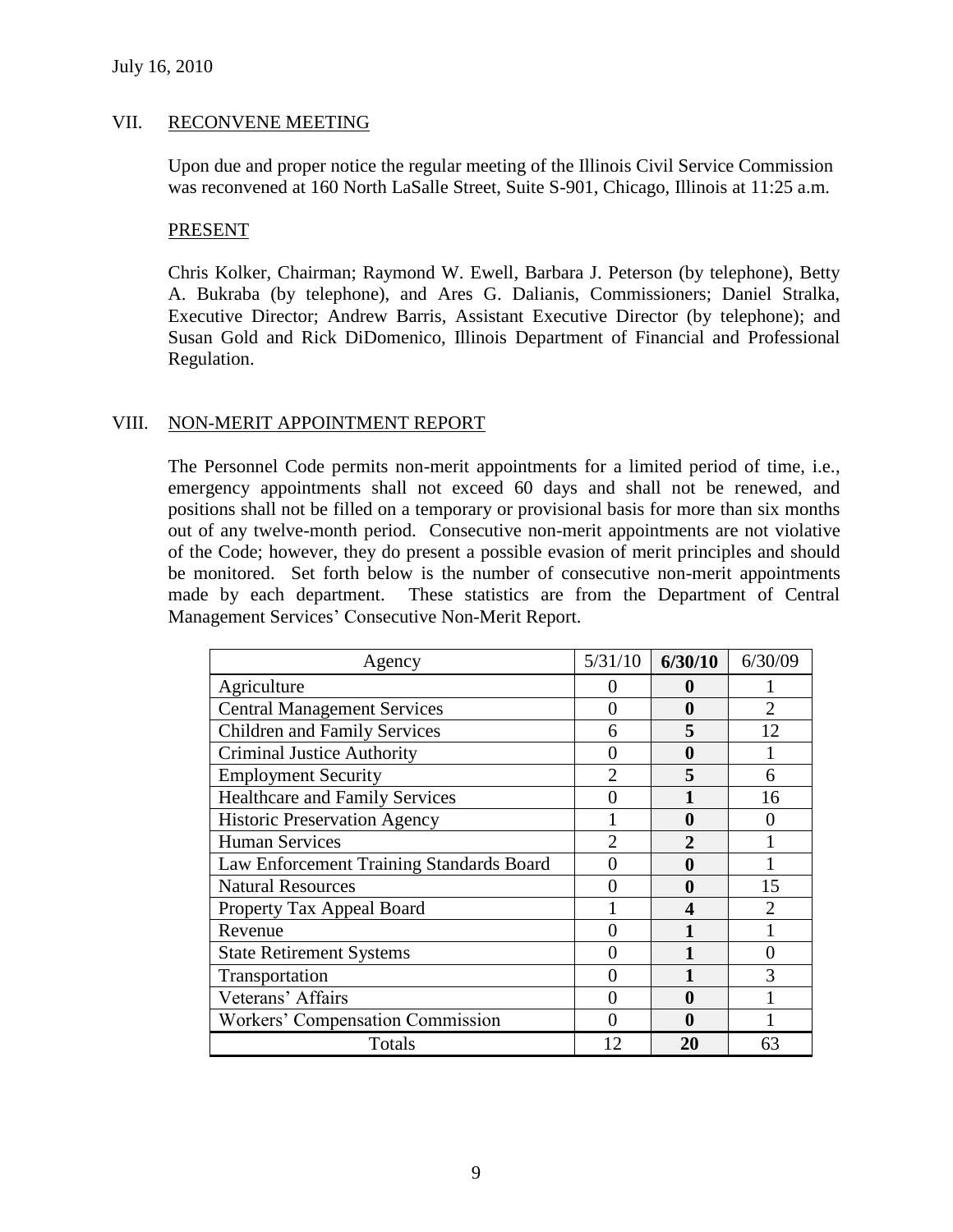## IX. INTERLOCUTORY APPEAL

#### **GT-50-09 (continued from June 18, 2010 meeting)**

| Employee | Terese E. Burton                                                                                                  | <b>Appeal Date</b>       | 06/26/09                           |
|----------|-------------------------------------------------------------------------------------------------------------------|--------------------------|------------------------------------|
| Agency   | <b>DFPR</b>                                                                                                       | <b>Decision Date</b>     | 05/26/10                           |
| Type     | Geographical Transfer                                                                                             | ALJ                      | Daniel Stralka                     |
| Issue(s) | Motion to Dismiss (relocation was not<br>a geographical transfer as set forth in<br>the Personnel Code and Rules) | Proposal for<br>Decision | <b>Grant Motion to</b><br>Dismiss. |

**IT WAS MOVED BY COMMISSIONER DALIANIS, SECONDED BY COMMISSIONER EWELL, AND BY ROLL CALL VOTE OF 5-0 THE MOTION ADOPTED TO AFFIRM AND ADOPT THE ADMINISTRATIVE LAW JUDGE'S PROPOSAL FOR DECISION THAT MS. BURTON'S RELOCATION WAS NOT A GEOGRAPHICAL TRANSFER AS SET FORTH IN THE PERSONNEL CODE AND RULES AND THEREFORE, THE COMMISSION HAS NO JURISDICTION OVER THIS MATTER. THE COMMISSION ALSO ACKNOWLEDGES THAT MS. BURTON'S COLLECTIVE BARGAINING AGREEMENT CONTAINS A PROVISION THAT ADDRESSES GEOGRAPHIC TRANSFERS. THIS PROVISION-WHICH THE COMMISSION MUST GIVE FULL RECOGNITION AND EFFECT TO-SETS FORTH THAT A TRANSFER OF A SIGNIFICANT DISTANCE WITHIN COOK COUNTY CONSTITUTES A GEOGRAPHIC TRANSFER. IT IS THE FURTHER FINDING OF THE COMMISSION'S FINDING THAT MS. BURTON'S RELOCATION WAS NOT OF A SIGNIFICANT DISTANCE WITHIN COOK COUNTY. SINCE THIS PROVISION OF THE COLLECTIVE BARGAINING AGREEMENT CONTAINS MANDATORY LANGUAGE THAT IT IS ONLY ENFORCEABLE IN ACCORDANCE WITH THE MEMORANDUM OF UNDERSTANDING BETWEEN THE PARTIES WHICH PROVIDES FOR ADVANCED STEP FILING, THE COMMISSION IS WITHOUT AUTHORITY TO GIVE EFFECT TO THIS PROVISION. IN ACCORDANCE THEREWITH, THE PROPOSAL FOR DECISION OF THE ADMINISTRATIVE LAW JUDGE TO GRANT THE MOTION TO DISMISS IS AFFIRMED AND ADOPTED.**

| <b>KOLKER</b>   | YES  | <b>EWELL</b>    | YES. |
|-----------------|------|-----------------|------|
| <b>PETERSON</b> | YES. | <b>DALIANIS</b> | YES  |
| <b>BUKRABA</b>  | YES. |                 |      |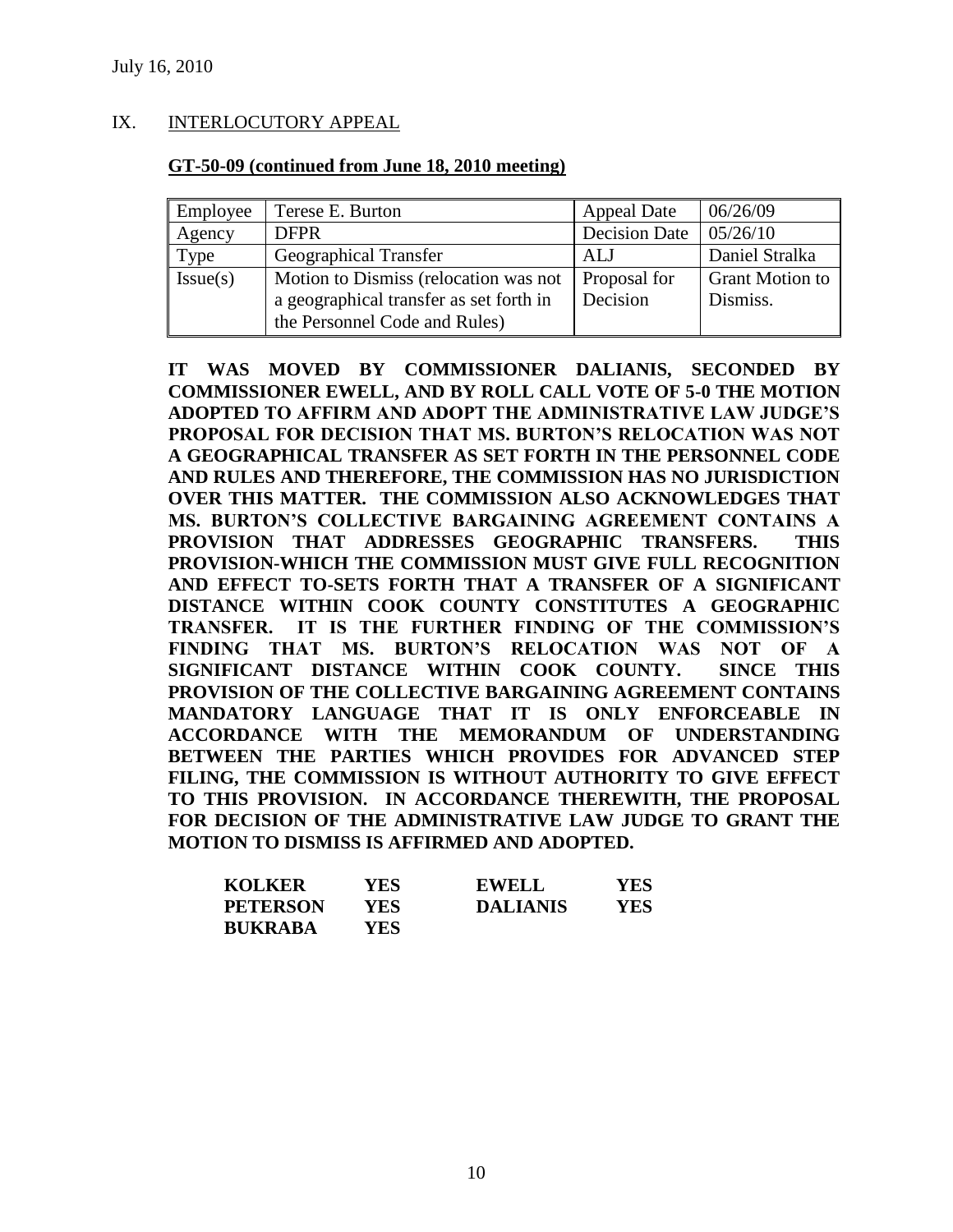### X. PUBLICLY ANNOUNCED DECISION RESULTING FROM APPEAL

### **DA-28-10**

| Employee  | Yuri A. Simmons | <b>Appeal Date</b>   | 12/28/09                       |
|-----------|-----------------|----------------------|--------------------------------|
| Agency    | DOC.            | <b>Decision Date</b> | 07/02/10                       |
| Type      | Discharge       | AL J                 | <b>Andrew Barris</b>           |
| Change(s) | Unauthorized    | <b>Proposal for</b>  | Charges are proven and warrant |
|           | absences        | Decision             | discharge.                     |

**IT WAS MOVED BY CHAIRMAN KOLKER, SECONDED BY COMMISSIONER EWELL, AND BY ROLL CALL VOTE OF 5-0 THE MOTION ADOPTED TO AFFIRM AND ADOPT THE ADMINISTRATIVE LAW JUDGE'S PROPOSAL FOR DECISION THAT THE CHARGES ARE PROVEN AND WARRANT DISCHARGE FOR THE REASONS SET FORTH IN THE PROPOSAL FOR DECISION DATED JULY 2, 2010.**

| <b>KOLKER</b>   | YES. | <b>EWELL</b>    | YES  |
|-----------------|------|-----------------|------|
| <b>PETERSON</b> | YES. | <b>DALIANIS</b> | YES. |
| <b>BUKRABA</b>  | YES  |                 |      |

### XI. APPEAL TERMINATED WITHOUT DECISION ON THE MERITS

#### **S-29-10**

| Employee | Jamara M. Rogers             | <b>Appeal Date</b>       | 01/07/10                                                          |
|----------|------------------------------|--------------------------|-------------------------------------------------------------------|
| Agency   | <b>DCFS</b>                  | Decision Date            | 06/18/10                                                          |
| Type     | Suspension                   | ALJ                      | Daniel Stralka                                                    |
| Issue(s) | Failure to perform<br>duties | Proposal for<br>Decision | Dismissed subject to Commission<br>approval; withdrawn (settled). |

**IT WAS MOVED BY COMMISSIONER DALIANIS, SECONDED BY COMMISSIONER EWELL, AND BY ROLL CALL VOTE OF 5-0 THE MOTION ADOPTED TO AFFIRM AND ADOPT THE ADMINISTRATIVE LAW JUDGE'S PROPOSAL FOR DECISION TO DISMISS THE APPEAL.** 

| <b>KOLKER</b>   | YES | <b>EWELL</b>    | <b>YES</b> |
|-----------------|-----|-----------------|------------|
| <b>PETERSON</b> | YES | <b>DALIANIS</b> | YES        |
| <b>BUKRABA</b>  | YES |                 |            |

#### XII. STAFF REPORT

• No discussion.